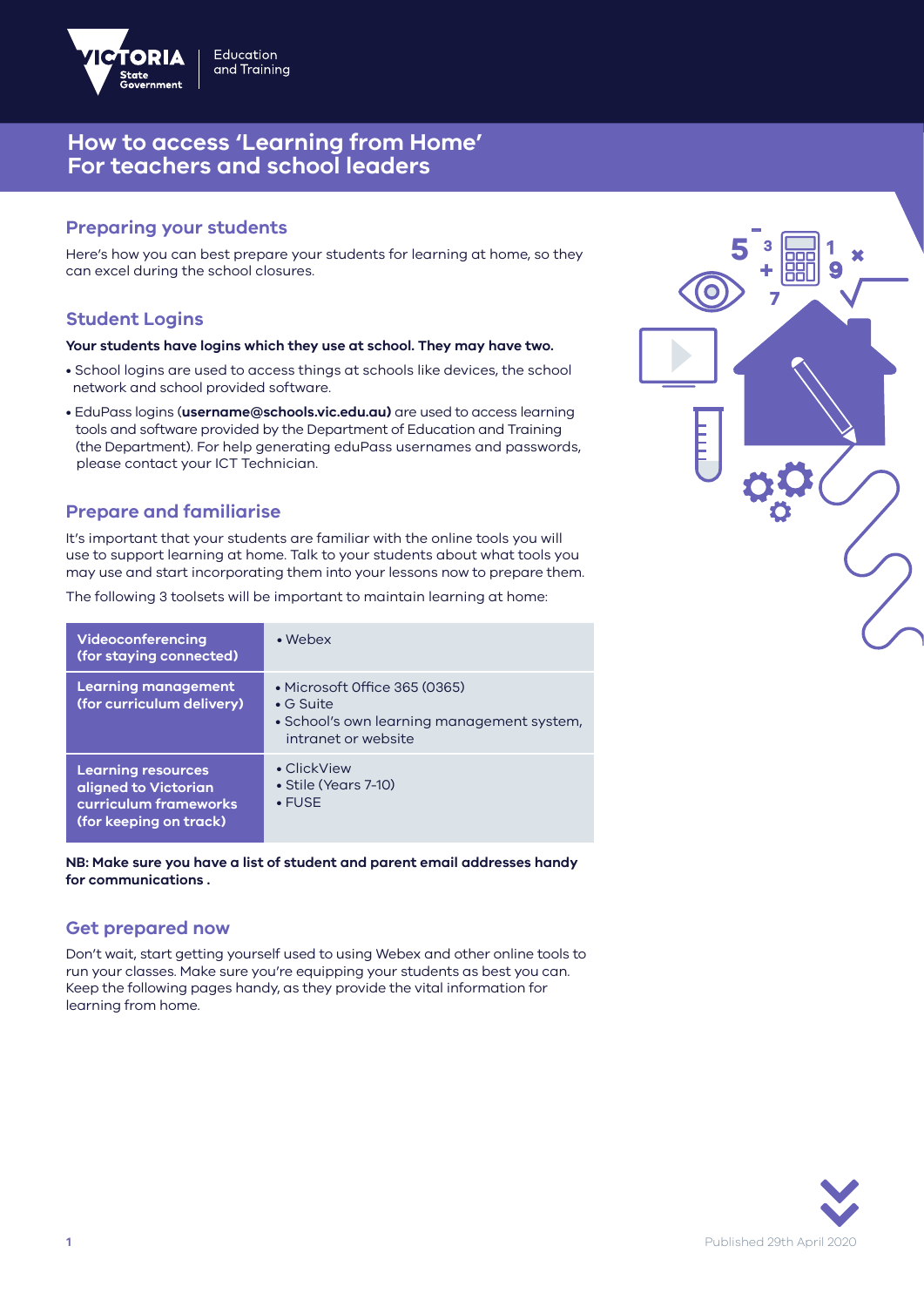

# **Accessing Webex**

**Webex is the videoconferencing solution provided by the Department for all schools. Use this reliable tool to stay connected with your students.**

To establish a virtual classroom in Webex, you will need to generate a Meeting number and password and share this through G Suite, O365, email or your existing learning management system.

**1.** Open your web browser and go to **https://eduvic.webex.com** 

#### **2.** Select **Sign In**

- **3.** Enter your department credentials (**username@education.vic.gov.au** OR  **username@edumail.vic.gov.au**).
- **4.** You will then see the eduPass login screen. Enter your TO number (this is the 8 digit number you use to access eduPay or your laptop) and password.
- **5**. Select **Meetings** from the menu on the left of your screen.
- **6.** Click on the **Schedule** button on the top right.
- **7.** Enter the details for the session including:
	- Keep default setting of Webex Meetings Pro.
	- Meeting Topic Add a class name or topic.
	- Meeting Password (You can configure this yourself. Make it memorable and easy for the students to remember).
	- Start date, time and duration of the session.
- **8**. If you would like this class to be recurring, enter the recurring pattern.
- **9.** If this is a one-on-one or small group meeting, you can enter in the email addresses. For a whole class meeting, leave the attendee field **blank**.

#### **10.**Click **Schedule**.

- **11.** You will receive an email with details, however meeting details will also appear on screen. Copy the 9 digit **meeting number** and **meeting password**. These are the details you will share with your students.
- **12.** Ensure that when you share the meeting details it is in a secure password protected area such as Compass, Google Classroom or Microsoft Teams. Lock your class after rollcall through **more options**.

 During the rare occurrence you have an unauthorised intruder, expel them through the **participants panel**. Refresh meeting links often.

**13.** The **host key** should never be shared with students as this will give them full control. However share this code with colleagues to team teach or collaboratively run a session.

### **Running your session**

- **1.** Open your web browser and go to **https://eduvic.webex.com** and sign in. If possible, do this 10 - 15 minutes before your meeting is due to begin.
- **2.** The upcoming session will be listed. Click the **start** button for the class you wish to start.
- **3.** You will be prompted to check your audio and video before you are connected.
- **4.** You may also be prompted to download some add-ons to Webex. Please do this if you are prompted.

You might find it helpful to set up and run a practice meeting first before running a meeting with students.

#### **Note: Ensure you allow Webex to access your camera and microphone.**

\* Webex meetings can also be accessed via a desktop application. The instructions above are for browser access, however you can download the desktop application from **https://eduvic.webex.com/.**

Free Webinars for teachers on using Webex are available by clicking here: Published 29th April 2020 **Webex Training for Teachers 2**

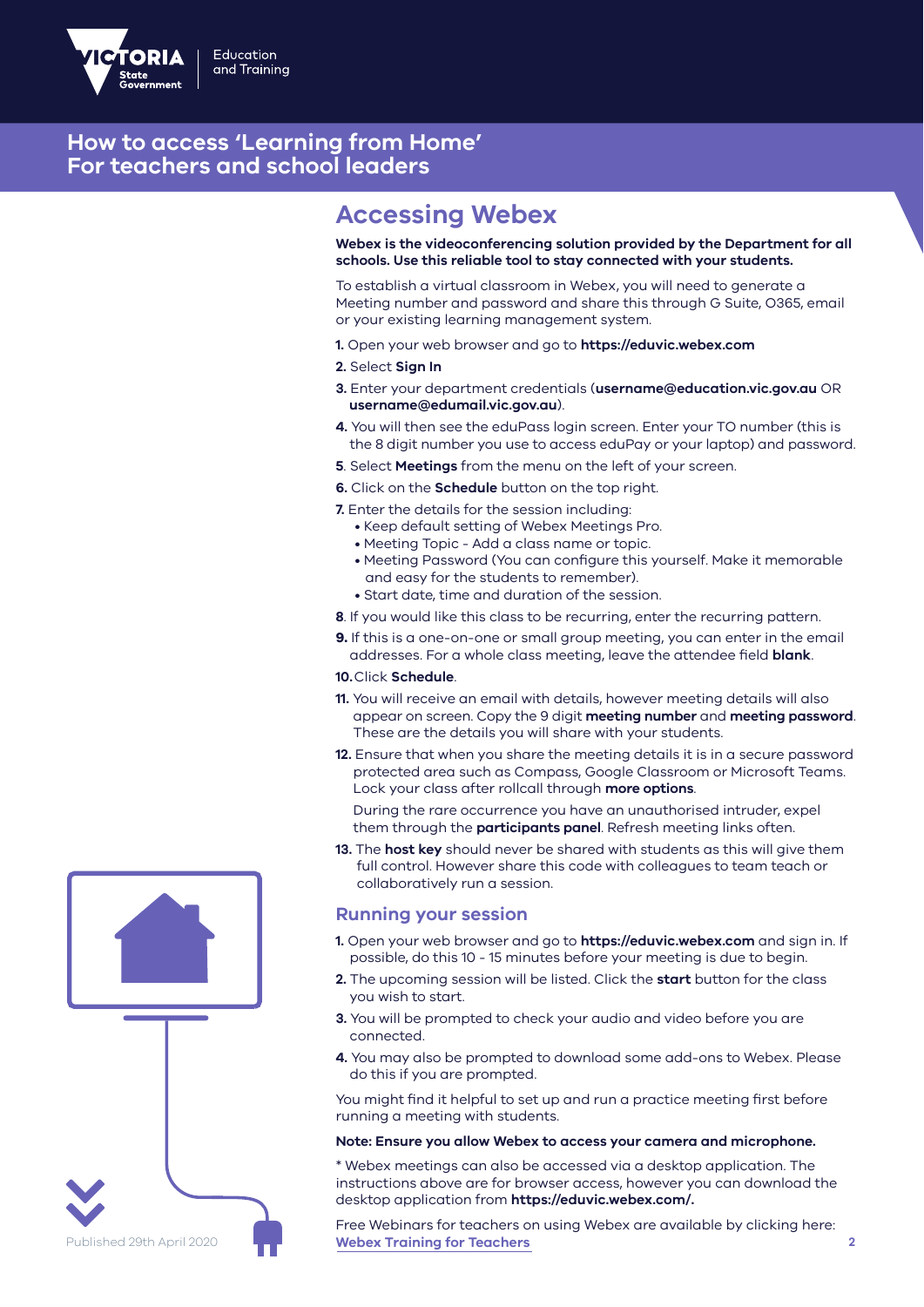

## **Accessing Google Meet (formerly hangouts)**

Google Meet is now available for Schools in the Departments G Suite tenant. Google meets has been updated to allow secure conferencing from within Google Classroom. Log a call with the **Service Gateway** to enable Google meet access for teachers and students. Further information is available on **FUSE**.

### **Accessing O365 or G Suite**

G Suite or O365 are the main collaboration and sharing platforms used in Victorian schools. Your school may have deployed its own local version or may be using the Department-provided version of either of these products.

If you have a school version, your students should be familiar with their logins and passwords that they use on a daily basis. Confirm with your school ICT technician if required.

If you use the Department version of G Suite or O365, students will access the software with their eduPass login (**username@schools.vic.gov.au**). Staff will access the software using their @edumail or @education email address (**username@education.vic.gov.au** OR **username@edumail.vic.gov.au**).

O365 is available here: **https://www.office.com/**

The Department's G Suite application is available here: **https://www.edustar.vic.edu.au/catalogue/pages/googleapps.aspx**

### **Accessing ClickView**

ClickView provides Victorian Curriculum-aligned video content. It is available here: **https://www.clickview.com.au/**

Sign in at the top of the page. Enter your email address and select **sign in with eduPass** from the drop down menu. Then enter your eduPass login details.

Alternatively, to sign in with your existing school login details, select your school from the drop down menu and sign in with your school login credentials.

### More login help is at: **https://www.clickview.com.au/education-victoria/**

### **IMPORTANT: Student Access**

If you have a school version of O365 or G Suite, your students should use the logins and passwords that they use on a daily basis. If you use the Department version of O365 or G Suite, students will access ClickView with their eduPass login **(username@schools.vic.gov.au**). If you do not have either, please contact your school's ClickView administrator, librarian or ICT technician. If you need support providing students with access, ClickView can be contacted at: **https://www.clickview.com.au/contact-us/**

### **Accessing Stile**

Stile provides online science lessons with engaging content for students in years 7-10. It is available here: **https://stileapp.com/login**

You can access Stile using your @edumail or @education email address (**username@education.vic.gov.au** OR **username@edumail.vic.gov.au**).

Teachers share classcodes with students to enrol them in their class. See here for more details: **https://stileeducation.com/start**. Share your classcodes remotely using O365, G Suite, your school learning management system or email. Stile are supporting teachers to share content with students through webinars and through **help@stileeducation.com**.